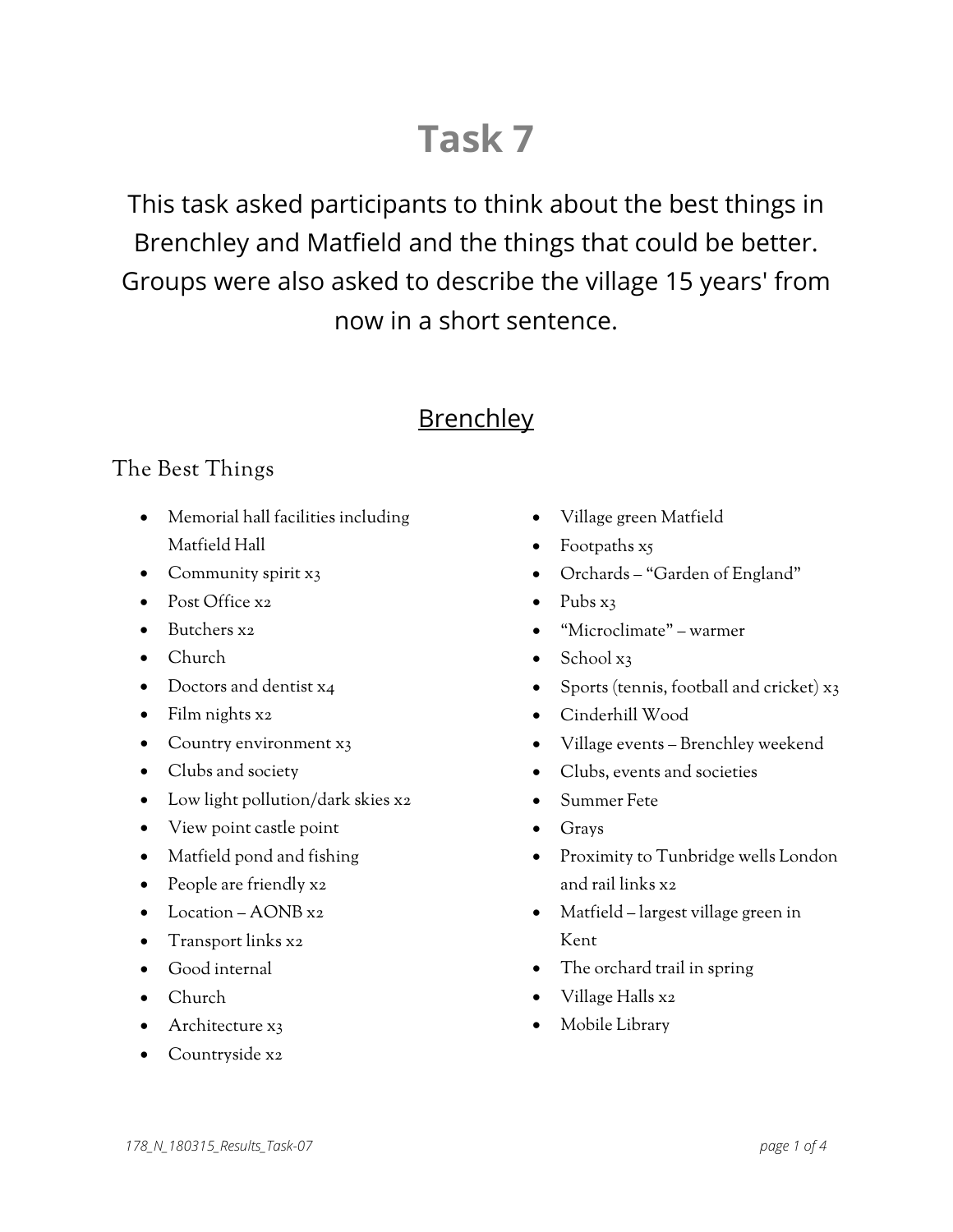### Things That Could Be Better

- Traffic Control x5
- Speeding x5
- Junction at top of Pixot hill dangerous x2
- Quality of footpaths / pavements x3
- Quality of roads x2
- Car parking
- Large lorries x3
- Doctors facilities limited appointments
- Losing sense of community x<sub>3</sub>
- Parking x4
- Flight path to Gatwick
- More shops x<sub>3</sub>
- Internet speeds x3
- Mobile phone speed x4
- Better playground
- Improve sports facilities
- Lack of suitable housing for social, affordable sheltered housing x3
- Supporting local businesses
- More accessible green in Brenchley
- Tea shop in Matfield
- Lack of mixing between generations
- Loss of shops
- More community creativity out of box together
- Surface water drainage
- Water resources/reservoir
- More green energy
- Bus services x3

#### "In 15 years from now…

- Still beautiful if you follow our above points
- Bigger with a loss of individual identity
- An inclusive community with strong ties and spirit
- Will encourage a broadband range of sustainable and affordable development and infrastructure to support.
- Brenchley and Matfield will be one joined up with Pembury and gridlocked
- $\bullet$  A village that is a good combination of modern facilities set in a compassionate way to the countryside
- Comfortable as a living community in its regional context not fighting for identity sustainable
- Different urban possible conglomeration and kept identity"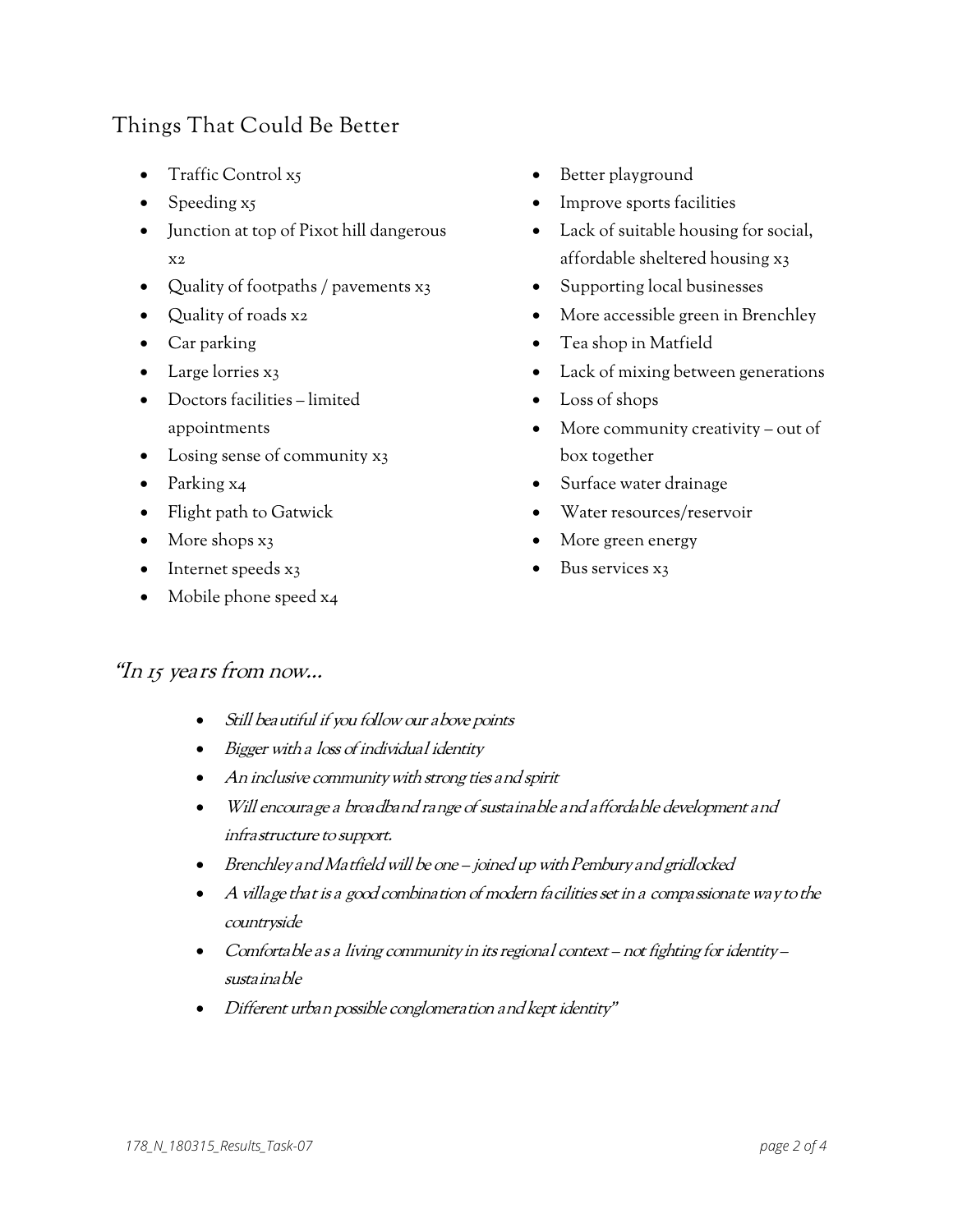# Matfield

## The Best Things

- Village green and pond x8
- Open space x<sub>3</sub>
- Footpaths x2
- AONB
- Sports clubs  $x_3$
- Children fishing
- Bus services
- Dr and dentist x3
- Film nights
- Nearby to hospital x2
- Coffee mornings
- Horticultural society and history society
- Butchers x2
- Shops x2
- Post Office
- Amenity rubbish collection
- Community spirit x6
- Elderly community and activities
- Proximity to Tunbridge Wells/London x3
- Community activities and weekends x2
- "Readycall" needs clarification
- Friendliness x2
- Farming crops and fruit of all kinds
- Trees and wildlife
- Rural environment x2
- Architecture and listed buildings x5
- Walking
- Attractive and quintessentially English x2
- Grays
- Village hall x2
- Schools x2
- Pubs, cafes and restaurants x4
- Churches
- Summer Fete and community events
- Local produce
- Cinderhill
- Brenchley Wood